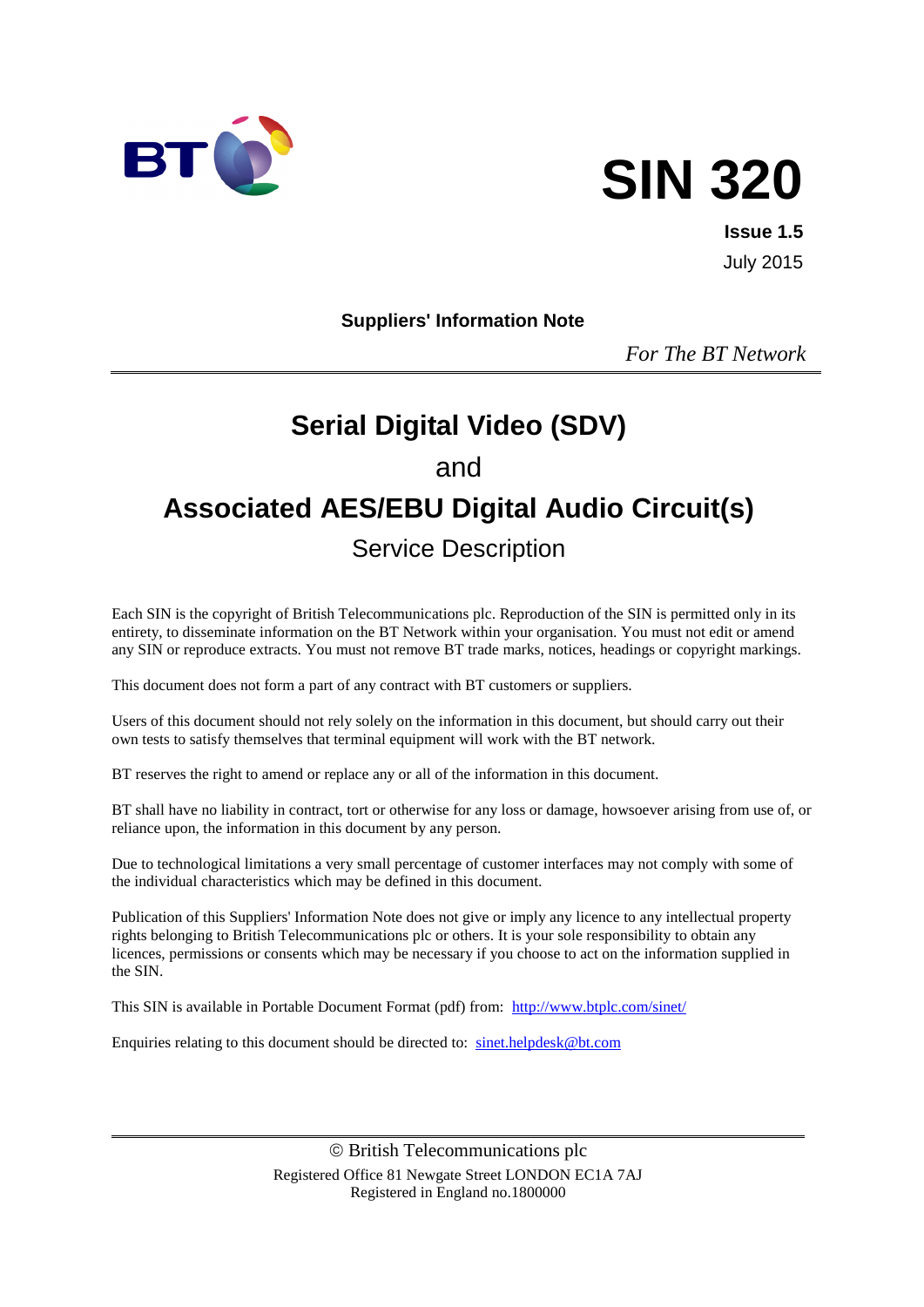#### **CONTENTS**

| $1 \quad$                       |  |
|---------------------------------|--|
| $\overline{2}$                  |  |
| 3                               |  |
| $\boldsymbol{4}$                |  |
| 4.1<br>4.2<br>4.3<br>4.4<br>4.5 |  |
| 5 <sup>1</sup>                  |  |
| 6                               |  |
| 7                               |  |
| 8                               |  |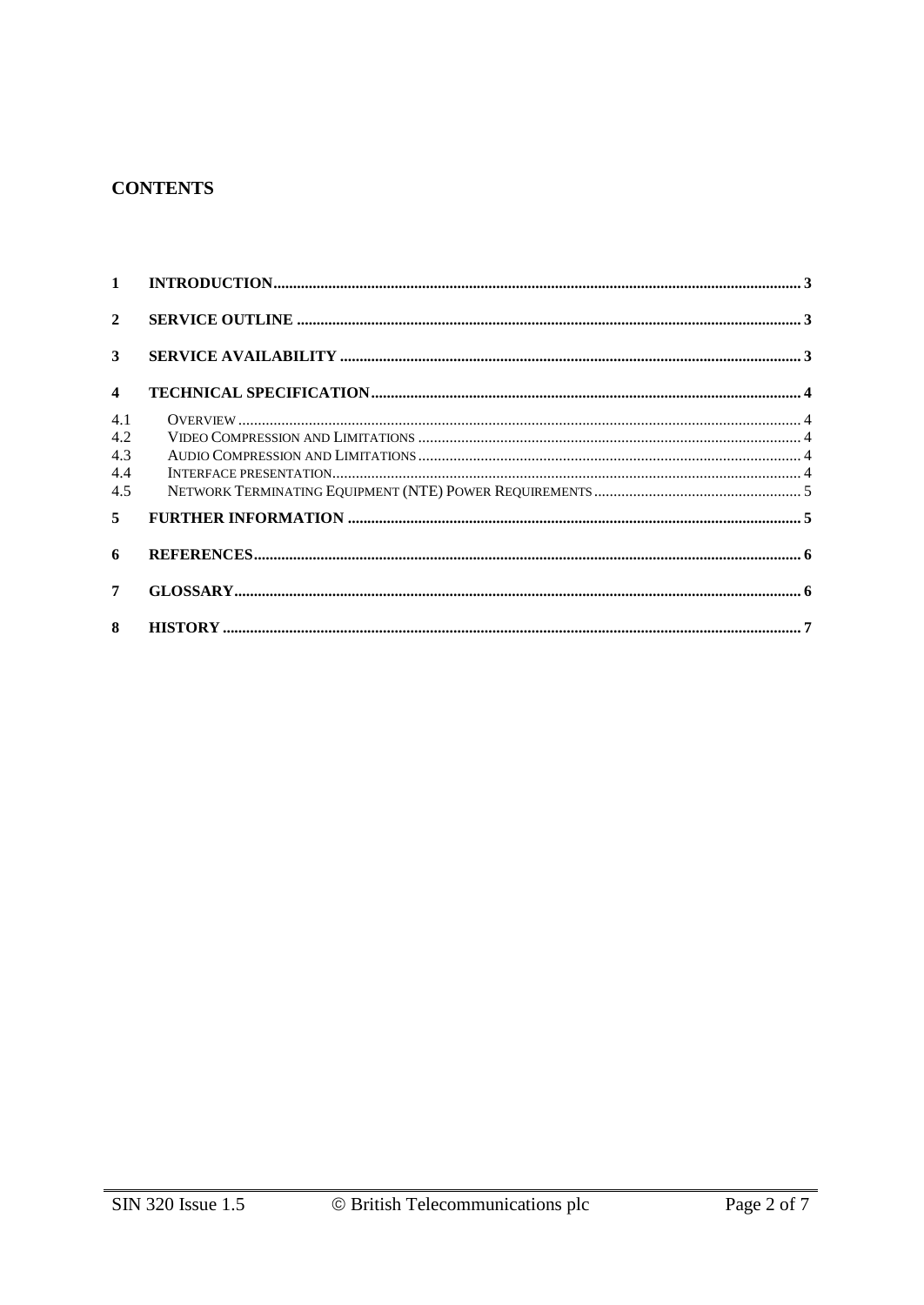#### **1 Introduction**

This Suppliers Information Note (SIN) describes the BT Serial Digital Video service and provides technical information for terminal equipment manufacturers, suppliers and developers.

#### **2 Service outline**

The BT Serial Digital Video (SDV) service provides the transport of Serial Digital Component Video (SDCV) at 270 Mbit/s and generally<sup>i</sup> conforms with ITU-R Recommendations BT.601<sup>[1]</sup> and 656<sup>[2]</sup>. It can also carry digital audio signals as detailed in section 4 of this document.

*Studio equipment based on the component ITU-R BT.601 signal standard offers an increase in quality compared with analogue composite PAL systems. These systems are becoming the norm across a spectrum of users from post production to distribution for digital satellite and digital terrestrial. The BT Serial Digital Video, 140 Mbit/s service, therefore provides an increase in quality over the analogue composite PAL service. BT Serial Digital Video allows the transfer between broadcasters and their facility houses of video material in the digital studio format, preserving the quality.*

An SDV vision circuit has up to two nominal 20 kHz stereo circuits associated with it, each of which provides a single 20 kHz AES/EBUii stereo audio interface (these services may be analogue/digitally presented at either or both ends).

The provision of Multiple Analogue Stereo Sound circuits in association with SDV circuits is not available.

*Note: A switching service described in SIN 323* <sup>[3]</sup> *provides switching at 140 Mbit/s for those SDV customers who wish to connect with other SDV circuits.*

#### **3 Service availability**

Serial Digital Video (SDV) is no longer available for new supply,

Serial Digital Video (SDV) Circuits were available on a point to point basis within the UK. This product was available either as a new provision or as a migration from existing Analogue Presented PAL Vision Circuits with associated Sound Circuits.

<u>.</u>

<sup>&</sup>lt;sup>i</sup> Due to the need for compression to package the audio and video within the telecommunications channel there are some limitations of use. Please consult BT Broadcast Services to discuss the suitability for specific applications.

ii As note above.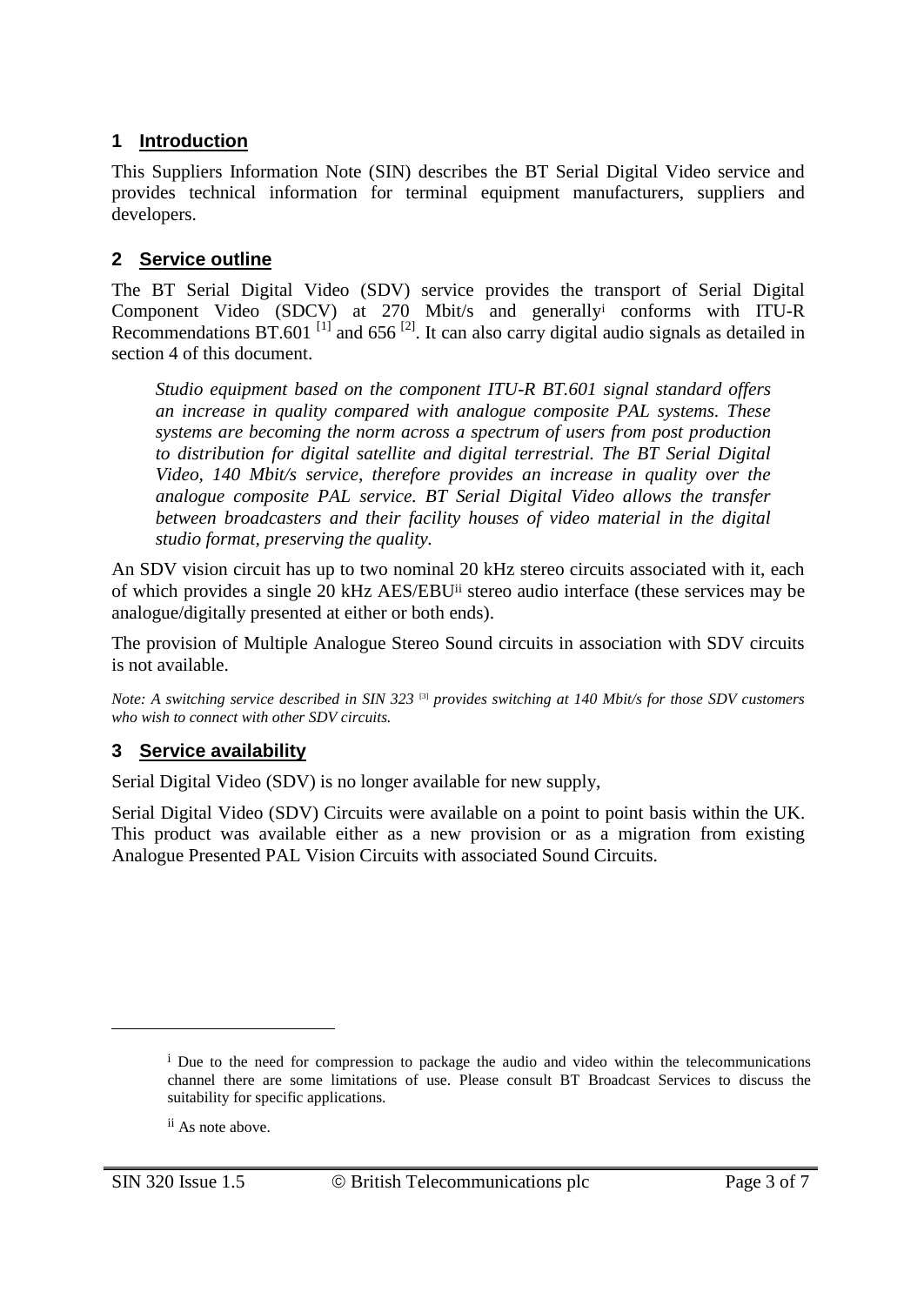#### **4 Technical specification**

#### **4.1 Overview**

This product allows Serial Digital Video from studio equipment, which operates at 270 Mbit/s to be transported between locations in the UK using BT's telecommunications infrastructure. This is achieved by the use of compression of the video and audio to fit within a standard 140 Mbit/s digital carrier.

#### **4.2 Video Compression and Limitations**

In order to fit the customer's studio signal at 270 Mbit/s into the 140 Mbit/s telecommunications channel the video signal is compressed by about 2:1 using a modified ADPCM algorithm based on ITU-T Recommendation J.80<sup>[4]</sup>.

The vertical interval is optimised for transmission of data (e.g. teletext) from line 6 (625 operation) to line 22.

#### **4.3 Audio Compression and Limitations**

The AES/EBU audio signal is packed into a standard telecoms carrier for transmission. This is achieved by discarding ancillary data; the audio information is not compressed.

#### **4.4 Interface presentation**

The following interfaces are provided by the Network Terminating Equipment (NTE):

| Interfaces at the NTE         | <b>Electrical presentation</b>                                                                    | <b>Physical presentation</b>                                                                                               |
|-------------------------------|---------------------------------------------------------------------------------------------------|----------------------------------------------------------------------------------------------------------------------------|
| Video                         | 625/50 or 525/60 SDCV to<br>ITU-R BT.601 <sup>[1]</sup> and 656 <sup>[2]</sup><br>at $270$ Mbit/s | Customer connection - 75 Ohm<br><b>BNC</b><br>Test access - 75 Ohm Musa U<br>link (industry standard coaxial<br>connector) |
| Audio *<br>AES digital option | AES $3 \frac{1992}{5}$ /EBU tech<br>$3250^{[6]}$<br>Balanced 110 Ohm                              | Customer connection - solder<br>tags<br>Test access - 2 by 4 mm U links                                                    |
| Audio *<br>analogue option    | Stereo circuit - 2 channels<br>Each channel is a balanced<br>pair with $Z = 600$ Ohm              | Customer connection - solder<br>tags<br>Test access - 2 by 4 mm U links                                                    |

#### **Table 1**

\* One of these options to be specified when ordering the circuit.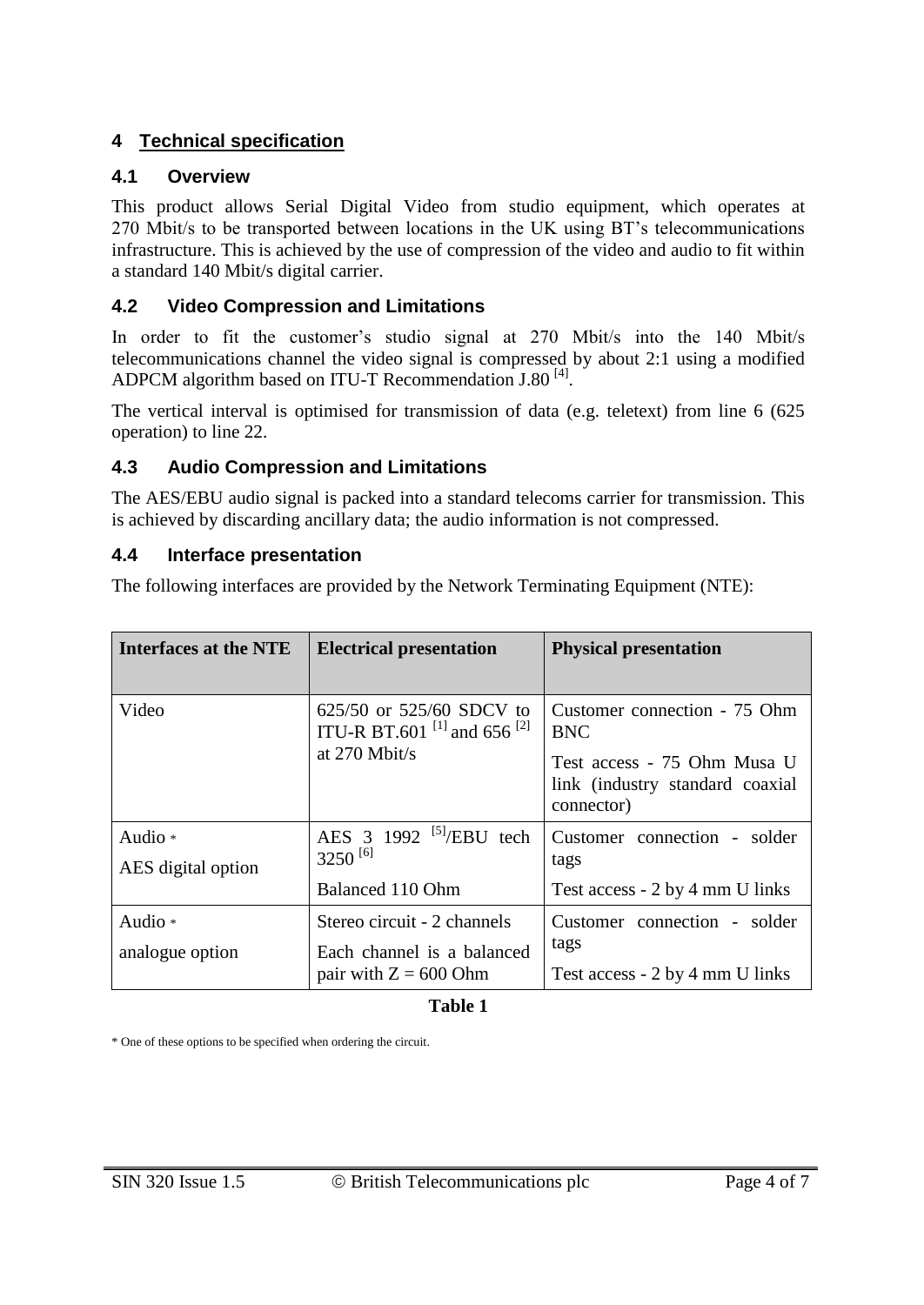All circuits are presented at the NTE utilising a patch panel. This provides customer cable connections at the rear and removable U links at the front providing test access as described in Table 1.

### **4.5 Network Terminating Equipment (NTE) Power Requirements**

The following power requirement options are available for the NTE:

- For Standard Installations the NTE is mains powered and requires a customer supplied mains power source close to the installation.
- The NTE (power consumption 55 W) may be powered from a customer provided - 48 V d.c. nominal supply. As power supplies can vary slightly in output voltage and characteristics, the NTE will function with customer provided power supplies which conform to the latest issue of British Telecom Network Requirements (BTNR) 2511<sup>[7]</sup>. Please consult BT regarding the availability of this option.

*Customer provided power supplies for connection to this service shall conform with relevant safety standards.*

## **5 Further information**

For further information please go to: <http://www.mediaandbroadcast.bt.com/contact-us/>

If you have enquiries relating to this document then please email: [sinet.helpdesk@bt.com](mailto:sinet.helpdesk@bt.com)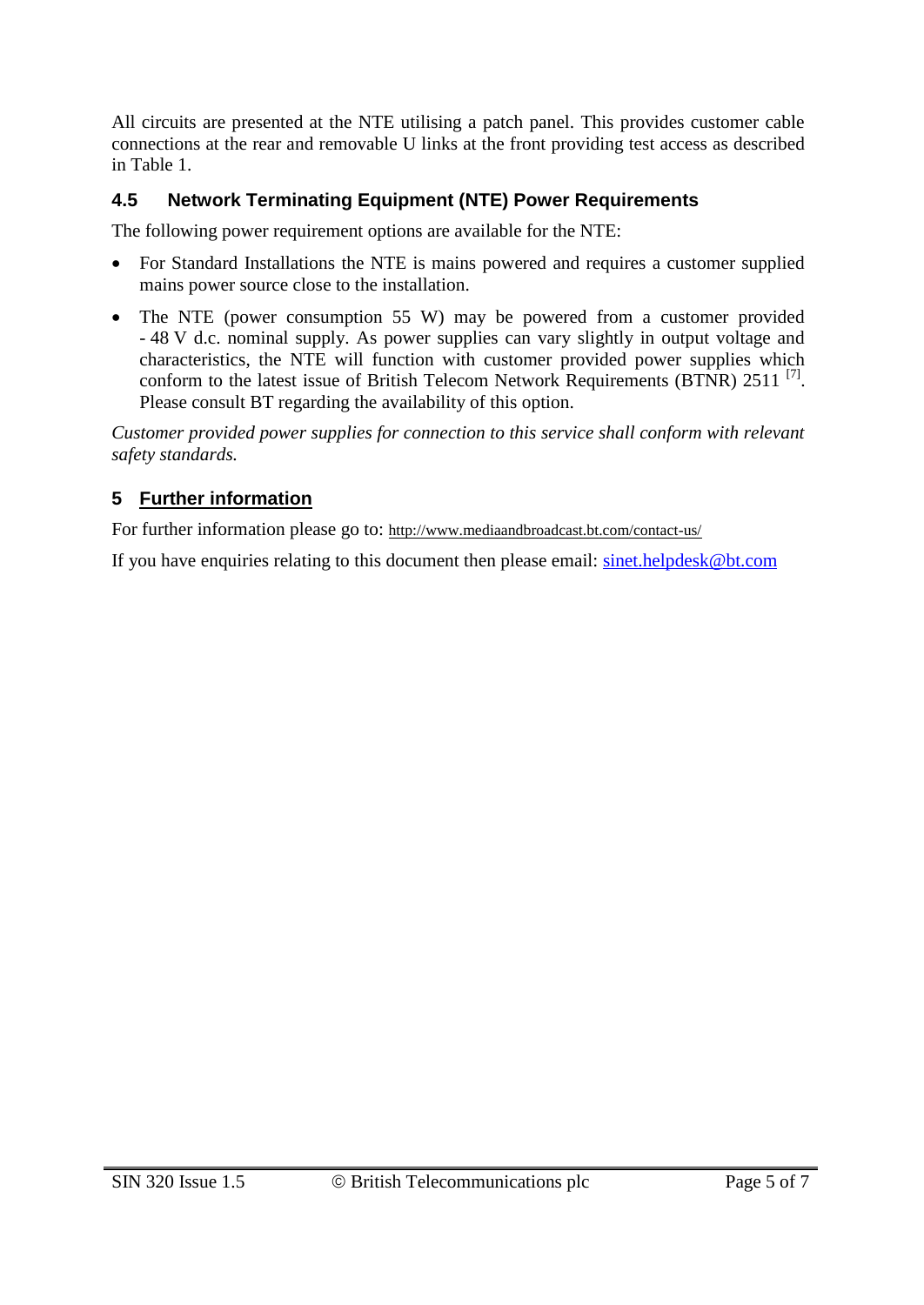#### **6 References**

| [1]   | <b>ITU-R</b><br>Recommendation<br><b>BT.601</b> | Studio encoding parameters of digital television for standard 4:3 and<br>wide-screen 16:9 aspect ratios.                                                               |
|-------|-------------------------------------------------|------------------------------------------------------------------------------------------------------------------------------------------------------------------------|
| $[2]$ | <b>ITU-R</b><br>Recommendation<br>BT.656        | Interfaces for digital component video signals in 525-line and 625-line<br>television systems operating at the 4:2:2 level of Recommendation ITU-R<br>BT.601 (Part A). |
| $[3]$ | SIN 323                                         | Switched Serial Digital Video (SDV) and Associated AES/EBU<br>Digital Audio Circuits - Service Description.                                                            |
| $[4]$ | <b>ITU-T</b><br>Recommendation<br>J.80          | Formerly ITU-R Rec CMTT. 721<br>Transmission of component-coded digital television signals for<br>contribution-quality applications at bit rates near 140 Mbit/s.      |
| $[5]$ | AES <sub>3</sub><br>(1992)                      | Serial transmission format for 2 channel linearly represented digital audio<br>data.                                                                                   |
| [6]   | EBU Tech 3250<br>(March 1991)                   | Draft supplement to format for user data channel of the digital audio<br>interface. Appendix 2 to COM T 778/GT G111.                                                   |
| $[7]$ | <b>BTNR 2511</b>                                | Interface of telecommunications equipment with a nominal 48 V negative<br>d.c. power supply.                                                                           |

For further information or copies of referenced sources, please see document sources at <http://www.btplc.com/sinet/>

#### **7 Glossary**

| 625/50       | 625 lines 50 fields per second video - the European standard.                              |
|--------------|--------------------------------------------------------------------------------------------|
| 525/60       | 525 lines 60 fields per second video – the American / Japanese standard                    |
| <b>AES</b>   | Audio Engineering Society.                                                                 |
| <b>BTNR</b>  | British Telecom Network Requirements.                                                      |
| <b>CCIR</b>  | International Consultative Committee for Radio. Now known as ITU-R.                        |
| <b>EBU</b>   | European Broadcasting Union.                                                               |
| <b>ITU-R</b> | International Telecommunications Union - Radio standardisation section (formerly<br>CCIR). |
| <b>Musa</b>  | Industry standard broadcast coaxial connector.                                             |
| <b>NTE</b>   | Network Terminating Equipment.                                                             |
| <b>PAL</b>   | Phase Alternate Line.                                                                      |
| <b>SDCV</b>  | Serial Digital Component Video.                                                            |
| <b>SIN</b>   | Suppliers' Information Note.                                                               |